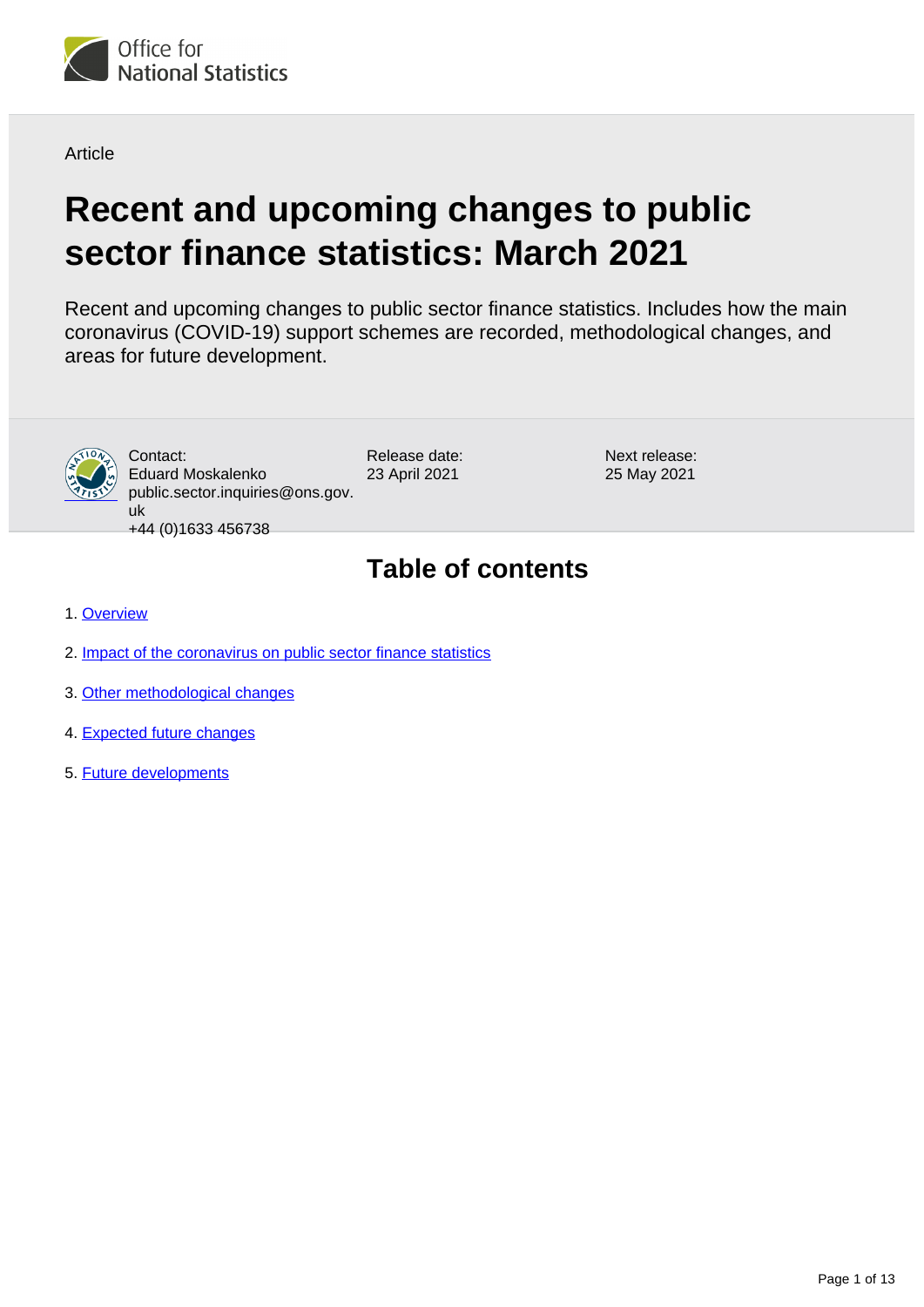# <span id="page-1-0"></span>**1 . Overview**

### **Context**

In 2018, we [adopted a new strategy](https://www.ons.gov.uk/economy/governmentpublicsectorandtaxes/publicsectorfinance/articles/lookingaheaddevelopmentsinpublicsectorfinancestatistics/2018) to improve the visibility and explanation of methodological changes in public sector finance (PSF) statistics, not only at the point that they are introduced but also before and after implementation. The strategy included publication of a work programme covering potential development areas. The latest version can be found in our article titled **Looking ahead** - developments in public sector finance [statistics: 2019](https://www.ons.gov.uk/economy/governmentpublicsectorandtaxes/publicsectorfinance/articles/lookingaheaddevelopmentsinpublicsectorfinancestatistics/2019).

In response to government actions during the coronavirus (COVID-19) pandemic, we announced changes to our [plans in July 2020.](https://www.ons.gov.uk/economy/governmentpublicsectorandtaxes/publicsectorfinance/articles/developmentofpublicsectorfinancestatistics/june2020) Because the focus of our work shifted to reviewing and recording government interventions, it has not been possible to fully meet the commitments we set out in the 2019 article.

In the longer term, there is still much uncertainty around the state of public finances and the actions that the government might take to facilitate the economic recovery. Whatever these actions are, it is likely that we will need to consider how they should be reflected in fiscal statistics. In these circumstances, we have decided to suspend the announcement of our work programme beyond the next 18 months.

We expect to return to publishing a longer-term work plan later in 2021 and in the meantime, we will be updating this article with the details of any additional areas of methodology we expect to explore.

# <span id="page-1-1"></span>**2 . Impact of the coronavirus on public sector finance statistics**

Since the start of the coronavirus (COVID-19) pandemic, the [UK government](https://www.gov.uk/government/news/coronavirus-covid-19-guidance-for-employees-employers-and-businesses), the devolved administrations and the Bank of England have announced policies and schemes to support the economy and individuals affected by the pandemic.

In total, at least 50 schemes have been announced by the UK government and the devolved administrations. In this section we explain how the largest active schemes are, or will be, recorded in fiscal statistics. The following schemes are fully recorded in compliance with the international statistical guidance:

- COVID-19 Corporate Financing Facility
- Coronavirus Job Retention Scheme (CJRS)
- Self-Employment Income Support Scheme (SEISS)
- Eat Out to Help Out
- Local Restrictions Support Grant
- Closed Business Lockdown Payment
- miscellaneous subsidies paid out to businesses

Miscellaneous subsidies paid out to businesses include payments from: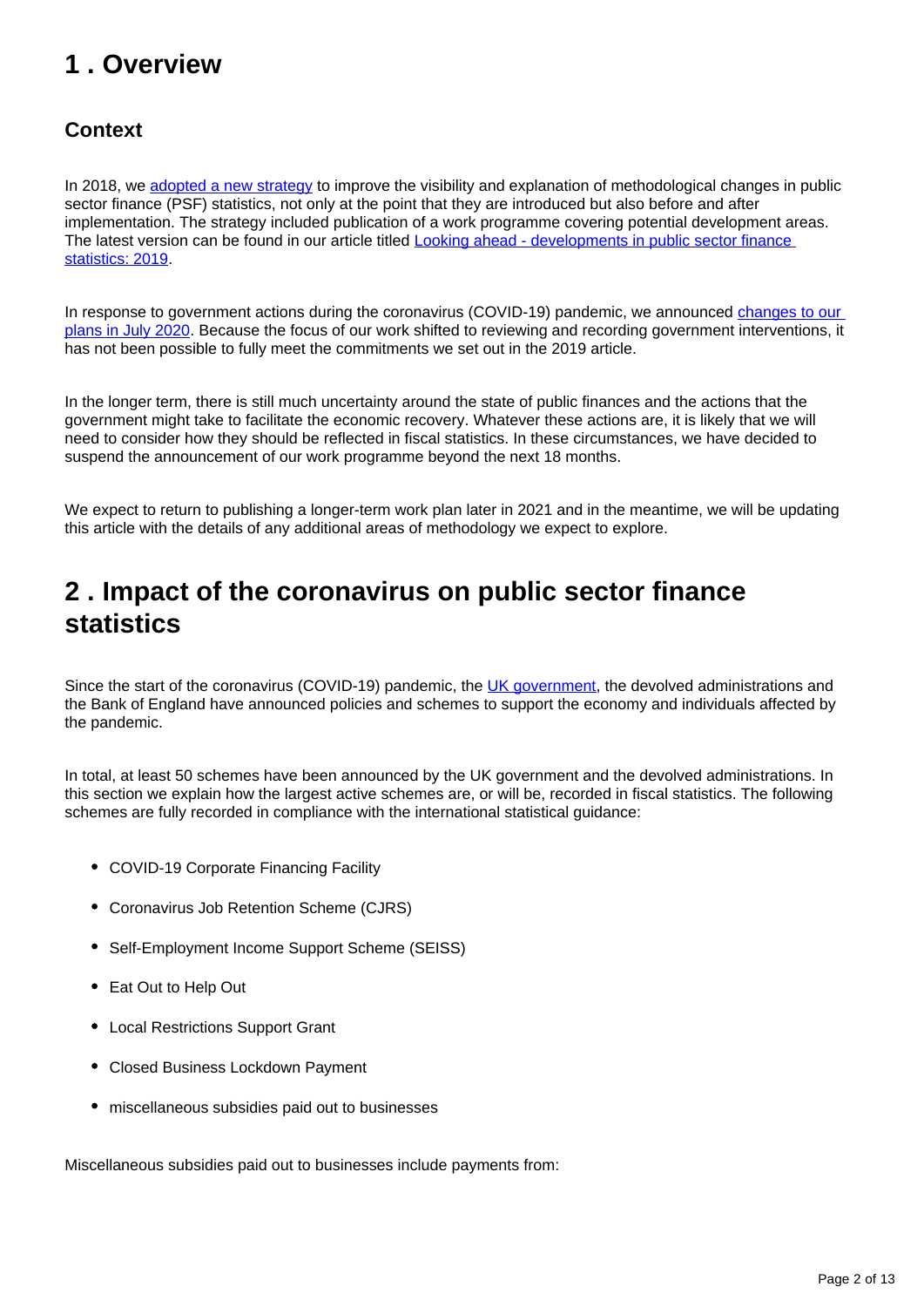- the Small Business Grant Fund
- the Retail, Hospitality and Leisure Grant Fund
- the Local Authority Discretionary Grants
- similar schemes in devolved administrations

There may be other business subsidies, more recently announced, that have not yet been implemented.

In certain cases, data may not yet be available to implement the correct statistical treatment. In those cases, we explain what we will do in the meantime to ensure that the fiscal aggregates remain a good reflection of the government's true fiscal position. Under such intermediate treatment, transactions may have asymmetric impacts, for example, cash spending may be recorded but the balance sheet impacts may be incomplete.

The following schemes are partially, or not yet implemented in the public sector finance statistics:

- Coronavirus Business Interruption Loan Scheme
- Coronavirus Large Business Interruption Loan Scheme
- Bounce Back Loan Scheme
- Future Fund
- Emergency Measures Agreements for train operating companies
- Trade Credit Reinsurance Scheme

Finally, some schemes have been announced but relate to future periods. This category includes cases where the scheme may be open for applications, but no transactions have taken place yet. Schemes that have been postponed and remain inactive are also included in this category, which include the Job Support Scheme (JSS) and the Recovery Loan Scheme.

Some of the methodological or classification assessments presented in this article are provisional and subject to change, reflecting the provisional nature of the international statistical guidance supplied by organisations such as the International Monetary Fund (IMF) and the European Statistical Office (Eurostat). It may take a considerable amount of time to agree a harmonised treatment internationally.

We will reflect on the emerging guidance and, where necessary, will reconsider our provisional classifications or make retroactive changes to our recording.

#### **Coronavirus Job Retention Scheme and Self-employment Income Support Scheme**

The Coronavirus Job Retention Scheme (CJRS) was designed to help employers pay wages and salaries to those employees that would, in the absence of government support, be made unemployed. To benefit from the scheme, employers had to declare the affected employees as furloughed workers. HM Revenue and Customs (HMRC) subsequently reimbursed between 60% and 80% of the qualifying staff costs up to a maximum threshold.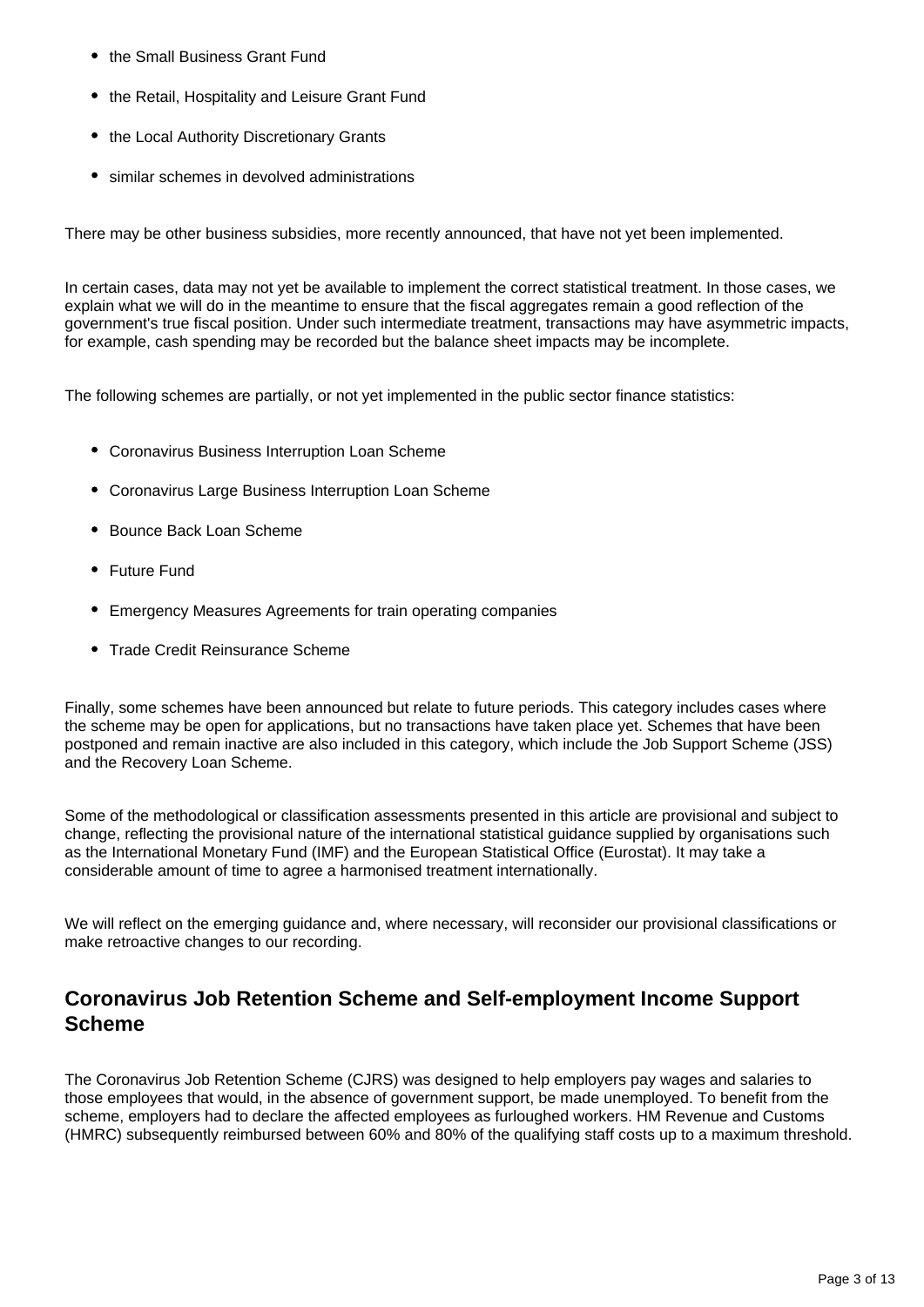An equivalent scheme for the self-employed was also introduced, titled the Coronavirus (COVID-19) Selfemployment Income Support Scheme (SEISS). Based on the information held by HMRC, the government offered to pay 70% to 80% of the pro-rated trading profits over the previous three years, up to a maximum threshold.

The statistical classification of both schemes presented a challenge because they could be viewed either as subsidies to employers or as benefits to employees (and the self-employed) routed through businesses for administrative reasons. As similar schemes were introduced by other countries, the international statistical organisations have provided some preliminary guiding principles to assist the national statistical institutes in classifying such schemes.

Having carefully studied the emerging international guidance (which remains provisional), we concluded that it would be appropriate to treat the UK schemes as subsidies to employers and the self-employed in their capacity as producers. The subsidies are recorded as expenditure in government accounts, contributing to an increase in public sector net borrowing (PSNB).

#### **Job Support Scheme**

A replacement for the Coronavirus Job Retention Scheme (CJRS) was first announced by the Chancellor on 24 September 2020. During October 2020, the design of the new Job Support Scheme (JSS) underwent some changes and the scheme was additionally expanded to those companies having to close premises as a result of the local restrictions. The JSS was initially expected to last six months from 1 November 2020, but its introduction was postponed following the announcement of the new national restrictions in England in December 2020 and the extension of the CJRS.

#### **Emergency Measures Agreements for train operating companies**

In response to the coronavirus pandemic and the subsequent introduction of movement restrictions, the government announced emergency measures to ensure that the railways continued to operate in the circumstances of dramatically falling passenger numbers.

Train operators with government franchise agreements had the opportunity to "temporarily transition" onto Emergency Measures Agreements (EMAs), under which the normal financial franchise mechanisms were suspended (initially for six months), transferring all revenue and cost risk to the government. The train operators then continued to run day-to-day services for a small pre-determined management fee. Alongside transferring the financial risk to the government, EMAs also imposed some obligations on the private train operating companies, in what is already a highly regulated industry.

We undertook a classification review of train operating companies that are operating under EMAs, in the context of the internationally agreed statistical rules. We concluded that public sector control exists for reasons, including that most of the revenue and cost risk associated with rail travel has transferred to the public sector, and because EMAs place restrictions on train operating companies' ability to borrow and take important decisions relating to their corporate policy.

On 21 September 2020, the government announced that all rail franchises will be replaced by [Emergency](https://www.gov.uk/government/news/rail-franchising-reaches-the-terminus-as-a-new-railway-takes-shape)  [Recovery Measures Agreements \(ERMAs\)](https://www.gov.uk/government/news/rail-franchising-reaches-the-terminus-as-a-new-railway-takes-shape), intended to pave the way for wider rail industry reform.

Under EMAs (and subsequently ERMAs), the government became responsible for covering the qualifying costs of train operators, plus a small management fee. These payments, recorded as subsidies to the private sector, have been contributing to the overall rise in PSNB since the start of the coronavirus pandemic.

We will continue to include this subsidy in our calculation of PSNB in the interim period until we are able to establish new data sources and include train operating companies, revenue and expenditure on a gross basis.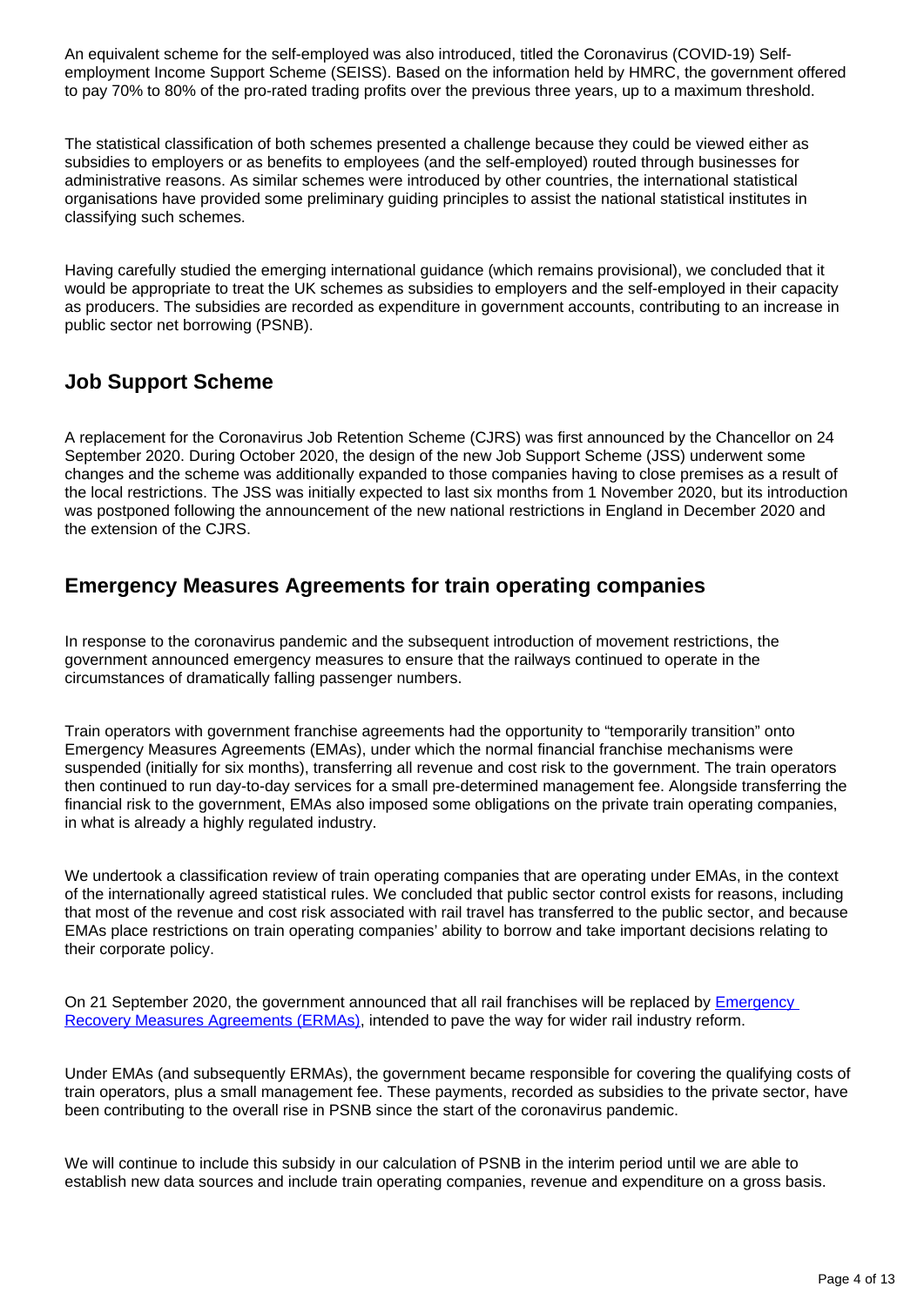# **Eat Out to Help Out**

To support the hospitality sector, the government launched the Eat Out to Help Out scheme, to encourage people to start eating out again following the first UK-wide lockdown. This allowed participants to receive a discount on their food and non-alcoholic drinks bill when eating in at a restaurant, pub or café on Mondays, Tuesdays, and Wednesdays during August 2020, which the government then reimbursed to businesses. There were no limits on the amount of times this capped discount of £10 per person could be used, and the government established a £500 million fund to support this scheme.

Our provisional assessment is that these payments should be treated as a subsidy paid by central government. As such, these reimbursements have increased central government expenditure in August 2020 by £0.5 billion and also contributed to an increase in PSNB.

#### **Kickstart Scheme**

In response to the risk to employment resulting from the coronavirus pandemic, the government announced on 1 August 2020 that it would introduce a new Kickstart Scheme in Great Britain. This is a £2 billion fund to create sixmonth work placements aimed at those aged 16 to 24 years who receive Universal Credit, and are deemed to be at risk of long-term unemployment.

The scheme was launched on 2 September 2020 for businesses to sign up to be part of. Funding available for each job will cover 100% of the relevant National Minimum Wage for 25 hours a week, plus the associated employer National Insurance contributions and employer minimum automatic pension enrolment contributions. Our provisional assessment is to record these payments as subsidies by the government to the private sector and therefore contribute to an increase in PSNB.

#### **Local Restrictions Support Grants**

In a further scheme to help businesses and protect jobs, the government announced on 9 September 2020 that [businesses in England will be eligible to receive grants](https://www.gov.uk/government/news/ministers-announce-new-grants-for-businesses-affected-by-local-lockdowns) worth up to £1,500 per eligible property every three weeks, if they were required to close because of local coronavirus restrictions. Properties with a higher rateable value entitle the business to a grant of £1,500 for every three weeks they were required to close. Properties with a lower rateable value entitled businesses to claim £1,000. The availability of these payments was triggered by a national decision to close businesses in a high incidence area. Each payment was made for a three-week restriction period, with each new three-week period triggering the availability of additional payments. This was updated to every two weeks in December 2020. Similar support schemes applied for eligible businesses in Scotland, Wales, and Northern Ireland. The scheme closed to new applications on 31 March 2021.

We will record these payments as subsidies on production. In economic statistics, subsidies are recorded on an accrual basis, at the time when the event that gives rise to the subsidy takes place. Where the actual payments are made after the event, we time-adjust them to affect PSNB in the month they relate to, rather than in the month they are made.

# **Closed Business Lockdown Payment**

In January 2021, [a set of additional support measures were announced.](https://www.gov.uk/government/news/46-billion-in-new-lockdown-grants-to-support-businesses-and-protect-jobs) The largest element of the £4.6 billion package was the new one-off Closed Business Lockdown Payment (CBLP) for retail, hospitality, and leisure industries in England. Businesses in these industries have been required to close for the duration of the national lockdowns in England. To assist them financially, the government offered to provide one-off CBLP grants worth between £4,000 and £9,000 per eligible property. The amount payable in each case is to be determined by the rateable value of the business property. The CBLP grant closed to new applications on 31 March 2021.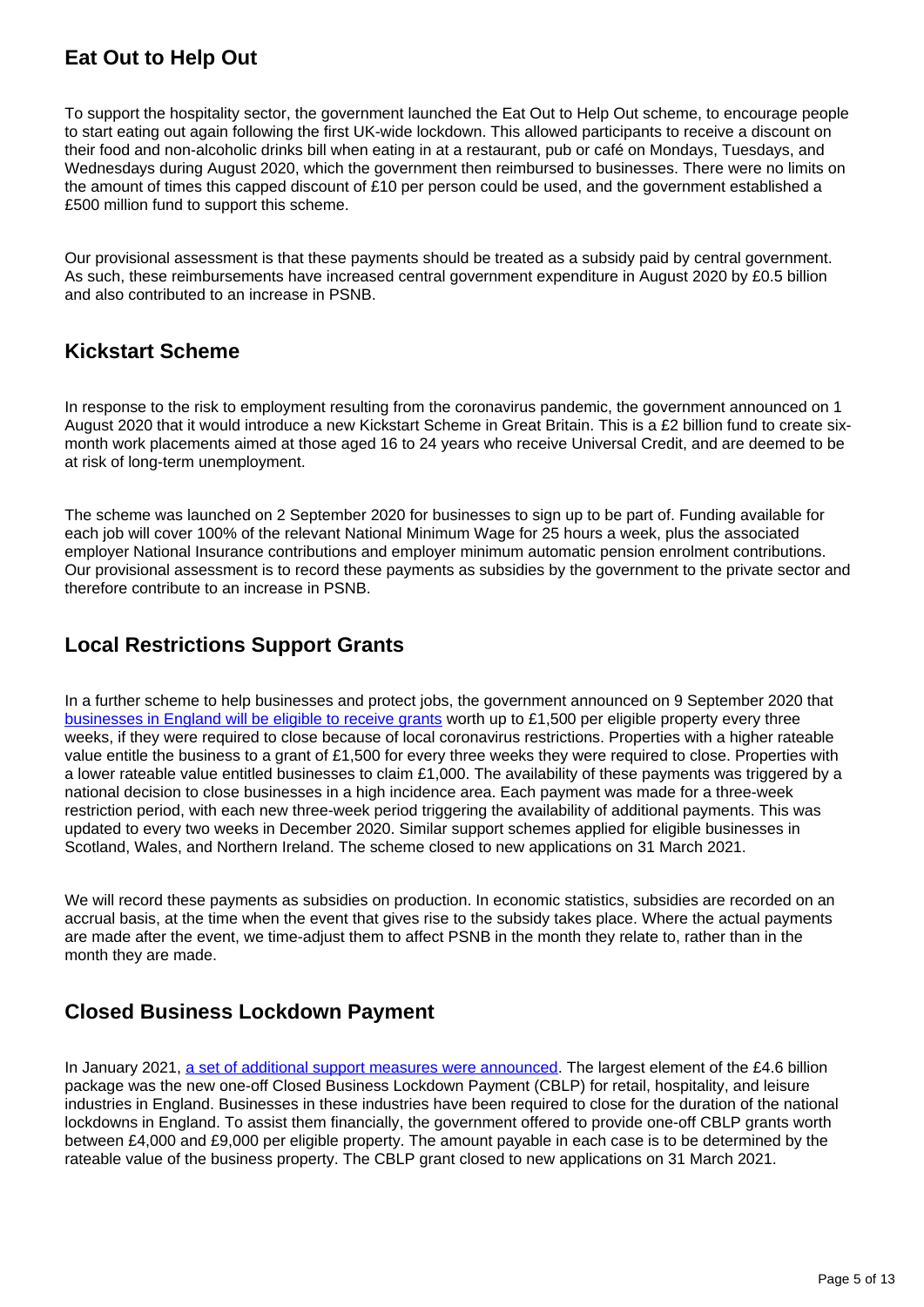The one-off nature of these grants makes them distinct from the other types of support provided by government through large national schemes. We will review the statistical recording of these new lockdown grants, including how they should be accrued, at the earliest opportunity.

# **COVID-19 Corporate Financing Facility**

The COVID-19 Corporate Financing Facility (CCFF) was a scheme under which the Bank of England, acting for HM Treasury, purchased commercial paper issued by larger, non-financial corporations to: increase their ability to deal with short-term liquidity problems; support corporate finance markets; and to ease the supply of credit to such corporations. The scheme was unlimited in size and was closed to new purchases on 23 March 2021.

We have undertaken a [classification assessment](https://www.ons.gov.uk/methodology/classificationsandstandards/economicstatisticsclassifications/ukeconomicstatisticssectorandtransactionclassificationstheclassificationprocess) of the scheme and concluded that while the CCFF has a certain degree of independence, the nature of the agreement it operates under means it carries out a limited range of activities in narrow conditions set by the government in the framework of public policy objectives. For this reason, the scheme is recorded in the central government sub-sector, that is, it is not deemed to be part of the central bank sector for statistical purposes.

The purchases of commercial paper under the CCFF are treated as a financial transaction whereby one financial asset – cash – is exchanged for another financial asset of the same value. We have taken a provisional view that the commercial paper represents a liquid asset as defined for the purposes of measuring public sector net debt (PSND). Such assets are netted off the value of qualifying liabilities in the calculation of PSND; this means that the purchase of commercial paper is neutral to PSND and to the wider balance sheet measure of public sector net financial liabilities (PSNFL).

Consistent with our assessment of the purchase as a financial transaction, no expenditure is recorded and public sector net borrowing (PSNB) is not affected at the time the commercial paper is bought. It is, however, purchased [at discount](https://www.bankofengland.co.uk/markets/market-notices/2020/ccff-market-notice-march-2020) relative to the face value.

In line with the statistical guidance, we spread the difference between the face value of the commercial paper and the purchase value over the expected maturity term and record it as revenue (interest receivable) for the government. As the interest accruing on the assets is currently greater than that on the liabilities created to finance the purchases balance, both PSND and PSNFL should decrease over time.

Should any of the support provided under the CCFF fail to be repaid (perhaps because the business involved ceases trading), we will separately review the situation against the guidance on debt forgiveness. The case-bycase analysis is essential to determine whether or not PSNB should be increased by the value of the commercial paper in question.

This provisional treatment of the CCFF is already implemented in public sector finance statistics, and improvements have been introduced in the September 2020 publication; it may be revised once official statistical guidance has been published. We are also working on improving the way we estimate interest revenue to reflect the time profile of the impact more accurately.

# **Future Fund**

Under the Future Fund initiative, eligible innovative companies could receive government funding in the form of convertible loans, which had to be at least matched by private sector investments. The scheme was administered by the British Business Bank, which is classified to the central government sector for statistical purposes. The application period for the scheme closed in January 2021.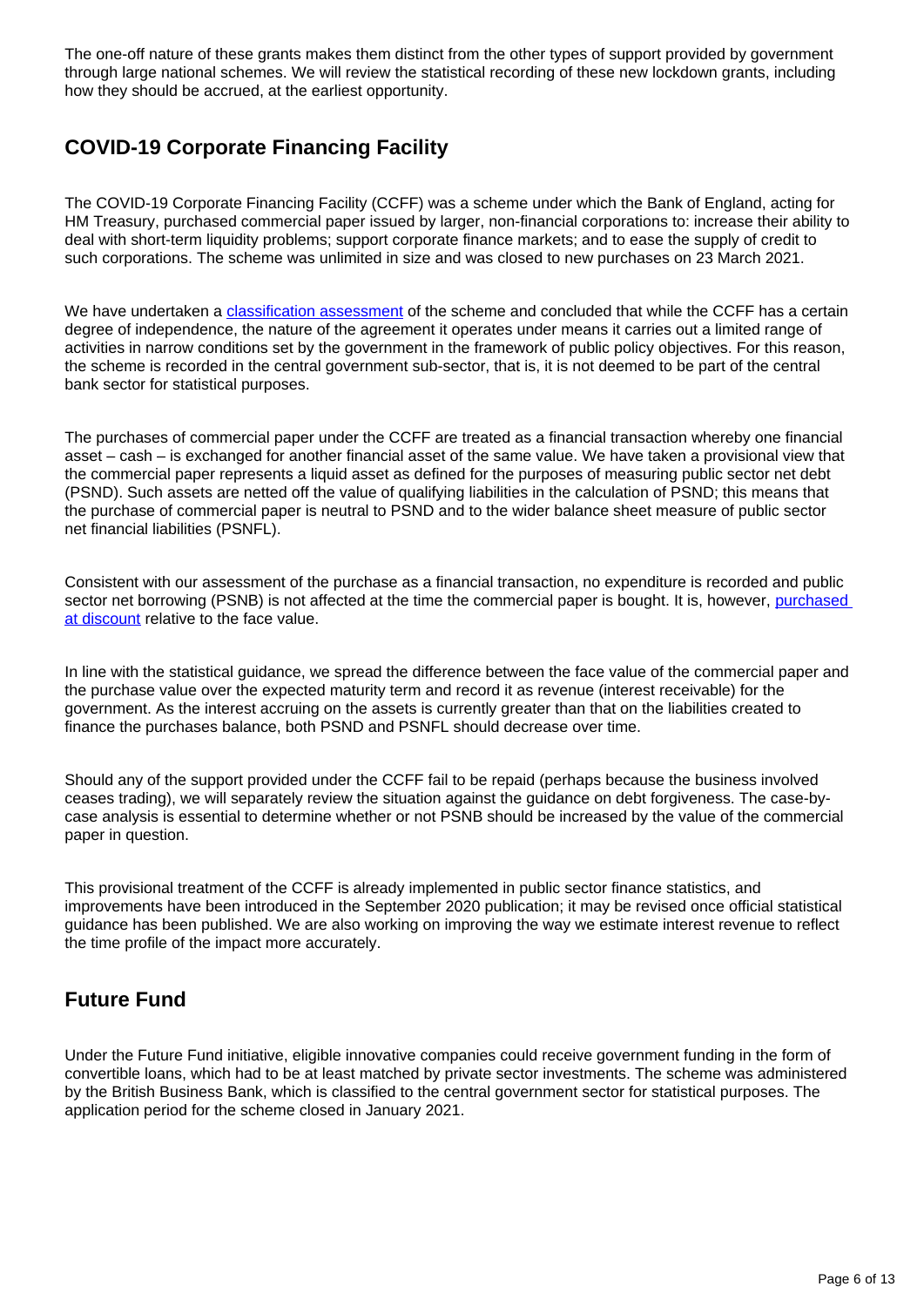The loans extended to companies have a fixed term of three years and attract interest, which does not become payable until maturity. At that point, the loans are either repaid with accrued interest, or under certain circumstances, converted into equity. The borrowers are required not to use government loans to repay borrowing from shareholders, pay dividends or make discretionary payments or bonuses to employees, directors, or consultants. Some of these conditions (such as remuneration of senior staff) could be interpreted as government influences over the general corporate policy. In cases where we judge that the conditions attached to lending may lead to effective control over the borrower's corporate policy, we will review the borrower's statistical classification.

Under the statistical framework, convertible debt is recorded as debt securities rather than as loans if it can be reasonably expected that it will be repaid. Lending under the scheme is therefore initially viewed as a financial transaction, whereby the government exchanges a cash asset for a debt security asset. Cash is a liquid asset whereas the convertible debt security is not; therefore, while extending the loans has no effect on the wide PSNFL aggregate, it does increase the narrower PSND measure because of a reduction in the balance of liquid assets.

The recording of lending under the scheme as a financial transaction also means that there is no PSNB impact at loan extension. In contrast, interest accruing on the loans is considered government revenue and reduces PSNB when it accrues. It is recorded as accruing continuously over the convertible loan term, even though it does not become payable until maturity. The accrued but not yet paid interest is also added to the debt asset balance, thereby gradually reducing PSNFL.

On maturity, debt is either repaid (reducing PSND through acquisition of liquid cash assets) or is deemed to be exchanged for equity. Indeed, the latter scenario may result in the government assuming control over the company, which may in turn lead to its public sector classification. We will review instances of debt-to-equity conversion to establish the appropriate statistical recording on a case-by-case basis.

#### **Government loan guarantee schemes**

To assist businesses in accessing credit at the time of the coronavirus pandemic, the government set up loan guarantee schemes. Provided through the British Business Bank, a central government organisation, the [Coronavirus Business Interruption Loan Scheme](https://www.british-business-bank.co.uk/ourpartners/coronavirus-business-interruption-loan-scheme-cbils-2/?gclid=EAIaIQobChMI4Mu_qvvi6QIVSrDtCh3oFQipEAAYASAAEgJR7vD_BwE) (CBILS), the [Coronavirus Large Business Interruption Loan](https://www.british-business-bank.co.uk/ourpartners/coronavirus-business-interruption-loan-schemes/clbils/)  [Scheme](https://www.british-business-bank.co.uk/ourpartners/coronavirus-business-interruption-loan-schemes/clbils/) (CLBILS) and the Bounce Back Loan Scheme allowed businesses to benefit from quarantees extended to their lenders. All three schemes closed for applications on 31 March 2021.

The CBILS and the CLBILS were loan guarantee schemes created by the government to support UK businesses that were losing revenue and seeing their cash flow disrupted as a result of the pandemic. Using internationally agreed guidance, we have carried out a formal assessment of these schemes and concluded that the guarantees should be recorded as standardised in nature.

The decision means that we will record expenditure in the form of a capital transfer at the time the guarantees are provided, reflecting the amounts likely to be called. It is this expenditure at inception that will contribute to an increase in PSNB.

The calls on the guarantees made in the later time periods will, in contrast, be considered as financial transactions that will not affect PSNB. We will, however, compare the outturn data on calls with our forecast used to estimate the expenditure at inception and will reflect any differences in our PSNB estimates. On the balance sheet, an estimate of expected calls would be recorded as a liability for the government from inception.

Such provisions are not included in the scope of public sector net debt (PSND), which will not be affected until the actual calls lead to government cash spending. However, it will increase the wider public sector net financial liabilities (PSNFL) measure at the time of guarantee inception rather than in the periods when calls are made.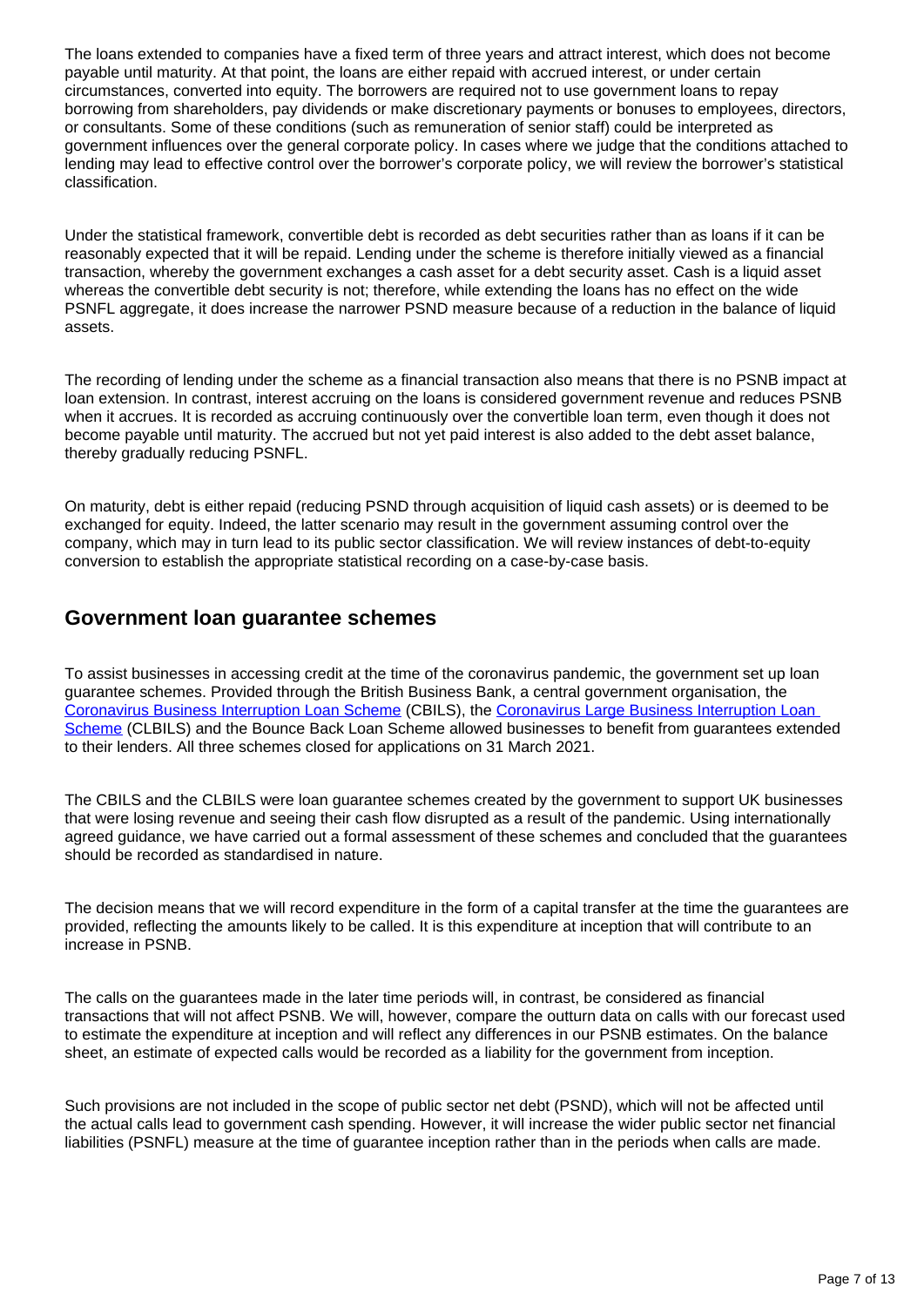Payments made by the government to cover the costs of interest during the first year (the business interruption payment) are provisionally considered to be subsidies on production, while the fees paid by the participating lenders to the government for access to the schemes are recorded as fees for sales of government service.

This treatment means that the impact of guarantee extension on PSNB and the value of the provisions for expected calls recorded on the balance sheet will reflect the government's financial position. We will work further to develop the methodology with the aim of implementing it in the public sector finances at the earliest opportunity. Until reliable estimates of expected calls become available, we expect to temporarily treat any actual calls as expenditure, increasing PSNB at the time they occur.

[The Bounce Back Loan Scheme \(BBLS\)](https://www.british-business-bank.co.uk/ourpartners/coronavirus-business-interruption-loan-schemes/bounce-back-loans/) was a scheme designed to enable smaller businesses to access finance more quickly during the coronavirus pandemic. While broadly similar to the earlier CBILS and CLBILS in design, it offered different terms and conditions and had unique features.

Following a formal assessment of this scheme using internationally-agreed guidance, this was also classified as a standardised loan guarantee scheme, and as with the CBILS and CLBILS schemes, we will work to develop the methodology with the aim of implementing it in the public sector finances at the earliest opportunity. Until reliable estimates of expected calls become available, we expect to temporarily record expenditure at the time when the guarantees are called, increasing PSNB then and not at inception.

### **Trade Credit Reinsurance Scheme**

In a further coronavirus pandemic support intervention, the government announced a scheme to provide guarantees of up to £10 billion to ensure that trade credit insurance coverage was maintained. This scheme is to protect non-service, domestic and exporting businesses against customer defaults, payment delays and the risk of insurers withdrawing this insurance cover or increasing premiums to unaffordable levels. It is available to UK market operating insurers on a temporary basis, with payment terms of up to two years. The government will share the risk of losses arising from business insolvencies with insurers.

Through a temporary reinsurance agreement with insurers, the government will:

- reinsure 90% of insurance claims up to a cap of £3 billion and 100% of claims between £3 billion and £10 billion
- receive 90% of gross policy premiums and return a portion of these premiums to insurers to cover their costs

The scheme is managed by the Department for Business, Energy and Industrial Strategy (BEIS), and the scheme rules require participating insurers comply with certain restrictions during the period of the scheme. Using internationally agreed guidance, we have carried out a formal classification assessment. Noting that the scheme operates differently to commercial reinsurance and falls outside of the statistical definition of this activity, we concluded that it should be recorded as a one-off guarantee scheme.

One-off guarantees are considered to be contingent liabilities of government and their provision will not have an immediate impact on the public sector finances. However, they will contribute to an increase in PSNB if the guarantees are called, which will be attributed to the month in which the claim on government is made. The payments made by participating insurers to the government have been classified as payments for non-market output.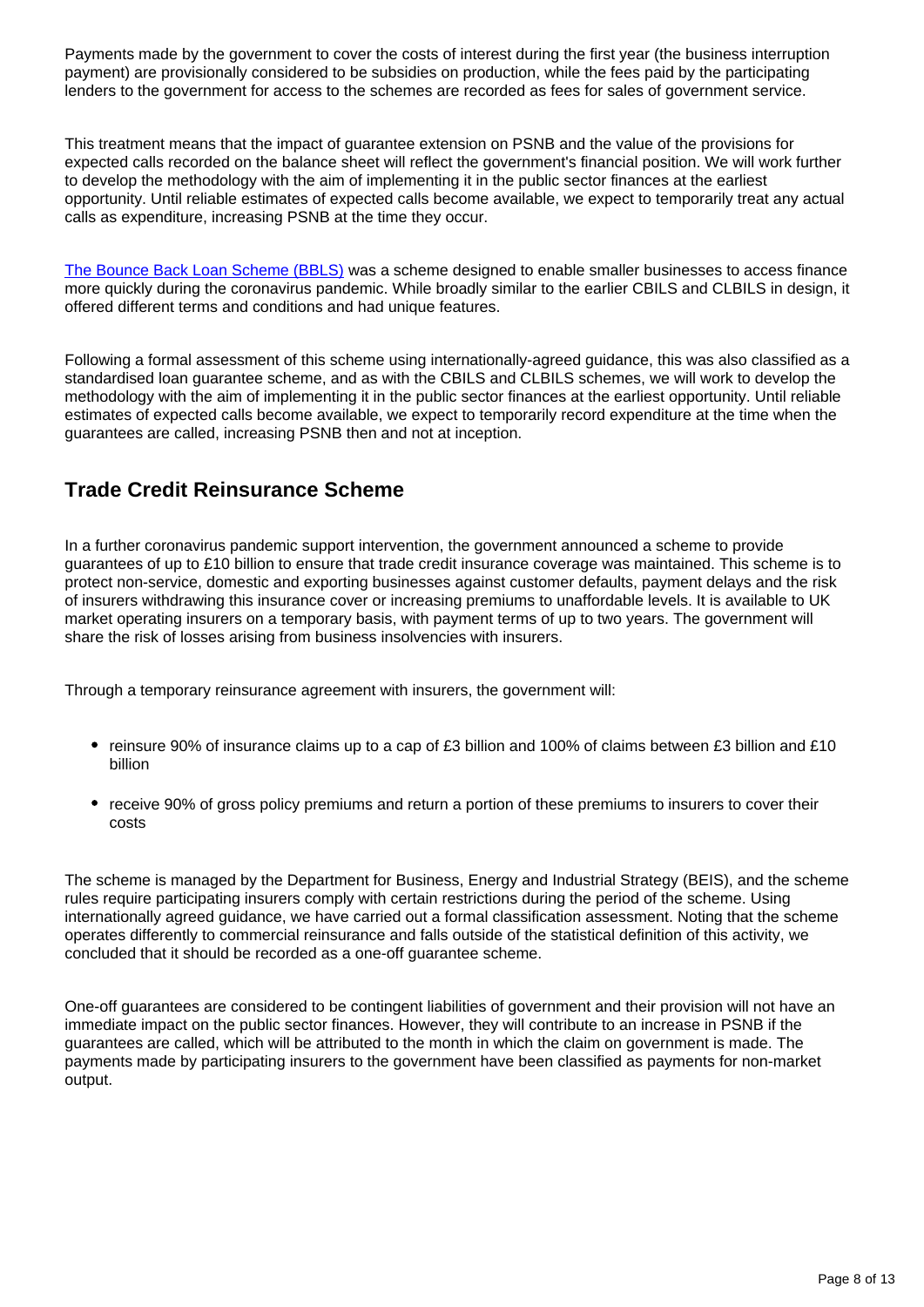#### **New schemes announced in Budget 2021**

In the Budget 2021, the Chancellor announced several new schemes in addition to the extension and expansion of some of the previously mentioned schemes. These include Restart Grants for businesses, a mortgage guarantee scheme, and a UK-wide Recovery Loan Scheme aimed to replace the existing loan guarantee schemes. We will carry out an assessment of these schemes and explain their statistical impacts at the earliest possible opportunity.

# <span id="page-8-0"></span>**3 . Other methodological changes**

In September 2020, we made major improvements to the public sector finances (PSF) dataset. These improvements included the recording of Pool Reinsurance Company Limited (Pool Re) implemented as part of our wider review of public financial corporations, updates to our data sources for public pension funds, and several smaller changes, such as the classification of Home Office immigration charges as a combination of taxes and fees. A detailed explanation of the changes is available in the September 2020 version of this [publication](https://www.ons.gov.uk/economy/governmentpublicsectorandtaxes/publicsectorfinance/articles/developmentofpublicsectorfinancestatistics/september2020).

Alongside these developments, we continued making routine updates, such as incorporating new data from the UK National Accounts and student loan forecasts into our statistics.

Where these updates give rise to impacts on public sector net borrowing (PSNB), we have included them in Table 2 of the [Public sector finances \(PSF\) bulletin](https://www.ons.gov.uk/economy/governmentpublicsectorandtaxes/publicsectorfinance/bulletins/publicsectorfinances/march2021). Alongside the bulletin, [Impact of Pool Re and other](https://www.ons.gov.uk/economy/governmentpublicsectorandtaxes/publicsectorfinance/datasets/appendixjimpactofpoolreandotherclassificationmethodologyanddatachangesexpectedtobeintroducedinseptember2020)  [classification, methodology and data changes introduced in September 2020: Appendix J](https://www.ons.gov.uk/economy/governmentpublicsectorandtaxes/publicsectorfinance/datasets/appendixjimpactofpoolreandotherclassificationmethodologyanddatachangesexpectedtobeintroducedinseptember2020) presents the effect of these changes on all our headline public sector measures: public sector current budget, net investment, net borrowing, net debt and net financial liabilities excluding public sector banks.

# <span id="page-8-1"></span>**4 . Expected future changes**

There remains considerable uncertainty about the actions the government might take in response to the economic consequences of the coronavirus (COVID-19) pandemic. We are expecting our focus to remain on reviewing and implementing support programmes provided by the UK government and, for that reason, we have temporarily suspended announcing our medium- and long-term work programme.

Nonetheless, we have made significant progress in some of the areas listed in the 2019 edition of the Looking [ahead article.](https://www.ons.gov.uk/economy/governmentpublicsectorandtaxes/publicsectorfinance/articles/lookingaheaddevelopmentsinpublicsectorfinancestatistics/2019) This section describes the changes we are expecting to implement in 2021 and beyond. It will be updated when new work packages are identified.

# **Budget 2021**

The Budget 2021 contains various new measures to lead the economic recovery. In addition to the support schemes closely linked with the effects of the coronavirus pandemic (described in Section 3), these include a new UK Infrastructure Bank, a super deduction on companies' investment in new equipment, and a Help to Grow scheme. We will review the statistical treatment of the schemes and will explain their impact on the fiscal aggregates at the earliest possible opportunity.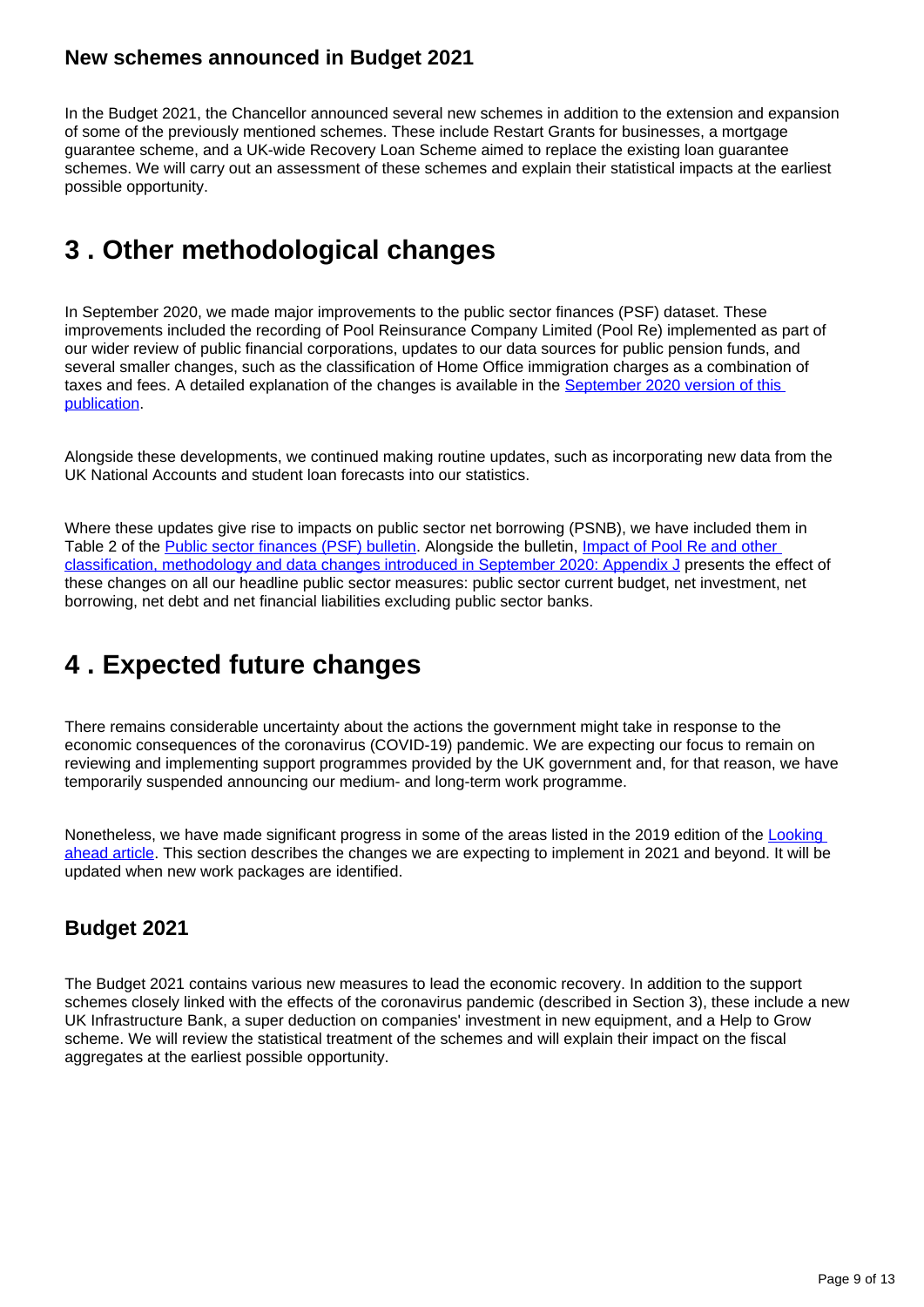# **Fiscal aggregates**

The Budget 2020 provided for a review of the fiscal framework to ensure it remained "appropriate for the current macroeconomic environment". While the coronavirus pandemic has had major implications for the review, we are resuming work on improving the quality of the balance sheet data particularly in areas beyond those included in public sector net debt (PNSD). This project will deliver quality improvements to the existing measures by making greater use of administrative sources, such as HM Treasury's Whole of Government Accounts, and will allow us to extend and improve our supplementary wider [balance sheet statistics.](https://www.ons.gov.uk/economy/governmentpublicsectorandtaxes/publicsectorfinance/methodologies/internationalmonetaryfundsgovernmentfinancestatisticsframeworkinthepublicsectorfinances)

#### **New International Financial Reporting Standards treatment of leases**

In 2016, the International Accounting Standards Board issued the International Financial Reporting Standard 16 (IFRS 16), which replaced the earlier International Accounting Standard 17 (IAS 17) and prescribes a different treatment of leases in business accounting.

Under IAS 17, financial statements categorise leases as either finance leases (reported on lessees' balance sheet) or operating leases (off balance sheet). Under IFRS 16, nearly all leases will be reported on balance sheet within lessees' financial statements, leading to increases in lessees' reported debt and non-current assets. However, the guidance under IFRS 16 is not necessarily symmetric between lessees and lessors meaning that the lease may or may not be recorded on the lessors' balance sheet.

The changes resulting from IFRS 16 are a potential issue for the public sector finance (PSF) statistics. Most UK public sector organisations compile accounts in accordance with IFRS, adapted or interpreted for the public sector. At present, the source of leasing data in the public sector finances is the business accounting data compiled in accordance with IAS 17. In effect, this means that we are using IAS 17 data as a proxy for European System of Accounts: ESA 2010. This is necessary because of the very large number of leases (numbering in the tens of thousands) in place across the public sector and the impossibility of individually classifying under European System of Accounts: ESA 2010 each individual lease.

IFRS 16 is conceptually markedly different from both IAS 17 and ESA 2010. Therefore, it is likely that the data sources used for leases in PSF will report step changes when the new standard is adopted. In addition, the lack of symmetry between lessee and lessor recording in IFRS 16 presents challenges for national accounts and public sector finances, which need to fully reconcile between sectors.

Therefore, we have to consider how to continue to compile ESA 2010-compliant leasing data once the underlying source is following the new IFRS 16 standard. We are working closely with HM Treasury to find a resolution to this challenge. As part of this work, we have reviewed a small representative sample of government leases to determine how they would be classified under ESA 2010. We have then compared this with the accounting under IFRS 16 and IAS 17 to investigate which would be a more suitable proxy for ESA 2010.

Through this work, we found that all the public sector property leases reviewed had substantial risk transfer from the lessor to the lessee indicating that a recording as a financial lease would be most appropriate. This was unexpected, as under IAS 17 most property leases would be accounted for as operating leases.

Based on this analysis, we have concluded that:

- in the case of property leases, IFRS 16 is a good proxy for ESA 2010, so we will use IFRS 16 data
- in the case of non-property leases, IFRS 16 is not a good proxy, so we will use IFRS 16 data, which have been adjusted to better align with the concepts applied in ESA 2010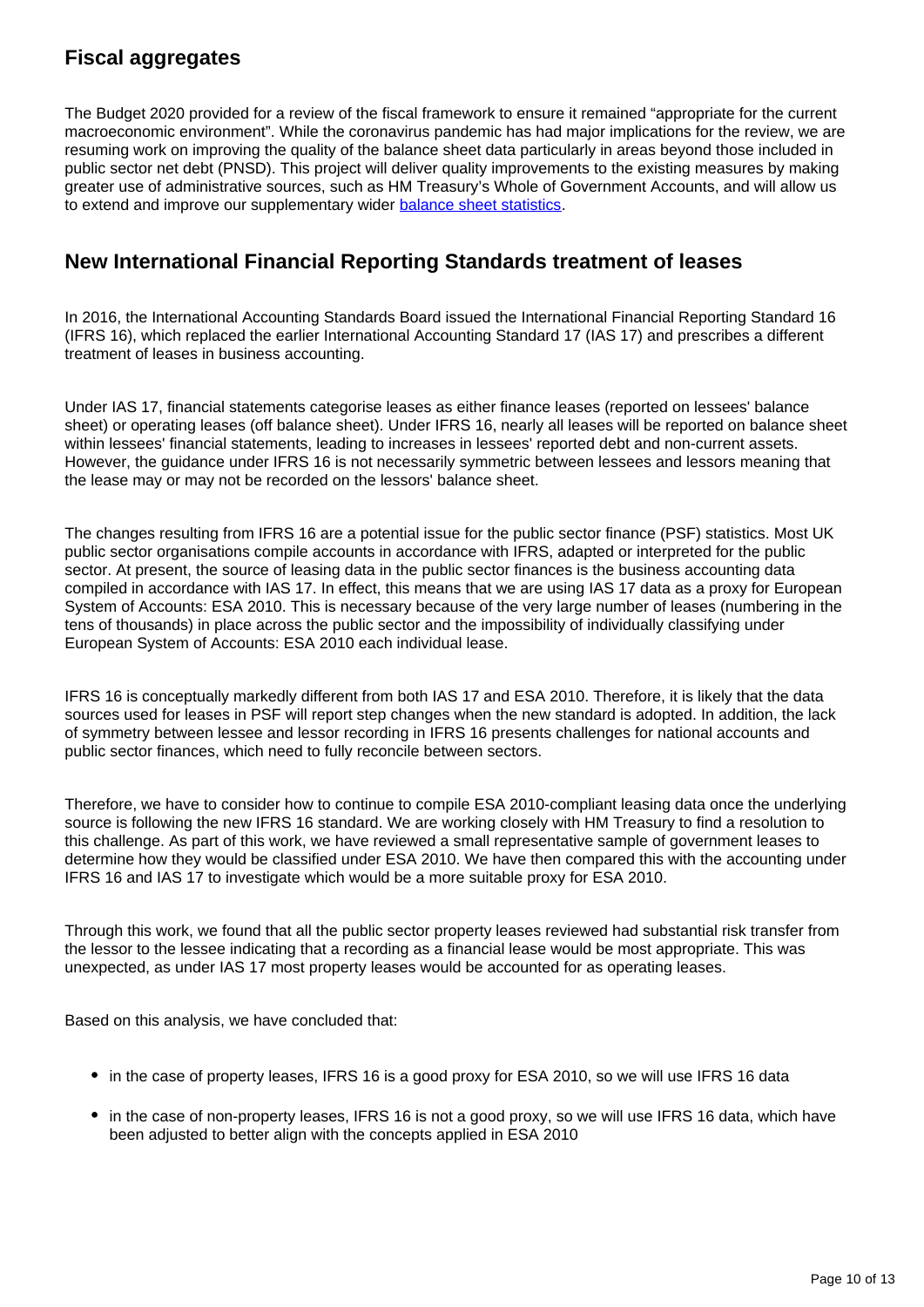Having come to this conclusion, we have worked with HM Treasury to source appropriate data not only for future public sector leasing, but also to revise the leasing data historically, so that the full data time series is on a consistent methodological basis. We have made considerable progress on estimating the impacts of leases related to central government units. However, more work is needed to establish the correct statistical classification of the more diverse set of local government leases, as well as those related to rolling stock of public train operating companies. We expect to undertake this work over the coming year.

The effect IFRS 16 will have on the UK's fiscal aggregates and other economic statistics is difficult to estimate at this stage, as is the effect it may have on the size and operation of leasing markets. These effects were summarised in the [2018 edition of the Looking Ahead article,](https://www.ons.gov.uk/economy/governmentpublicsectorandtaxes/publicsectorfinance/articles/lookingaheaddevelopmentsinpublicsectorfinancestatistics/2018) and as soon as further analysis on the potential impact has been carried out, we will look to make the relevant estimates available.

#### **National non-domestic rates**

In the national accounts and fiscal statistics, tax receipts are generally recorded on an accrual basis rather than on a cash receipt basis. In other words, we record government revenue at the point where the tax liability arose for businesses and individuals, rather than when the tax was actually paid.

Accrued revenues for national non-domestic rates (NNDR), also known as business rates, are presently calculated using a mixture of cash information and assessments of likely receipts.

This method is based on the total number of taxable properties across local authorities, their applicable tax rates and reliefs, and the amount that taxpayers are liable to pay in a financial year, together with relevant adjustments, which vary slightly for different parts of the UK, as NNDR is a devolved tax.

Prompted by changes in business rates retention by local authorities and by the introduction of the option to pay the rates in 12, rather than the default 10 monthly instalments, we began to review our methodology in 2018 to establish whether we could make any main improvements. We have since worked with relevant government departments to ensure that all aspects of NNDR will be reflected in the new accruals process.

We will use data from the Valuation Office Agency (VOA) to help establish new apportionments by sector; and data published by the Ministry of Housing, Communities and Local Government (MHCLG), including data on cash receipts, arrears and refunds from their Quarterly Revenue Collection. Taking into account that over-payments, arrears and refunds of NNDR occur, we will apply the accruals methodology to the analyses of these data.

While our new accruals methodology for NNDR remains under development, we have ensured that wherever possible, our existing statistics reflect the impact of the coronavirus pandemic and government policies. In response to the coronavirus pandemic, qualifying businesses in retail, leisure and hospitality were eligible for business rates relief (alternatively described as a business rates holiday or discount) for the financial year ending (FYE) 2021.

At the end of 2020, some businesses announced their intention to make payments in lieu of the business rates relief.

Considering the voluntary nature of this decision, we treat the associated payments by these businesses in respect of FYE 2021 not as business rates (taxes), but instead as capital transfers to central government from the private non-financial corporations sub-sector, recorded at the point of payment.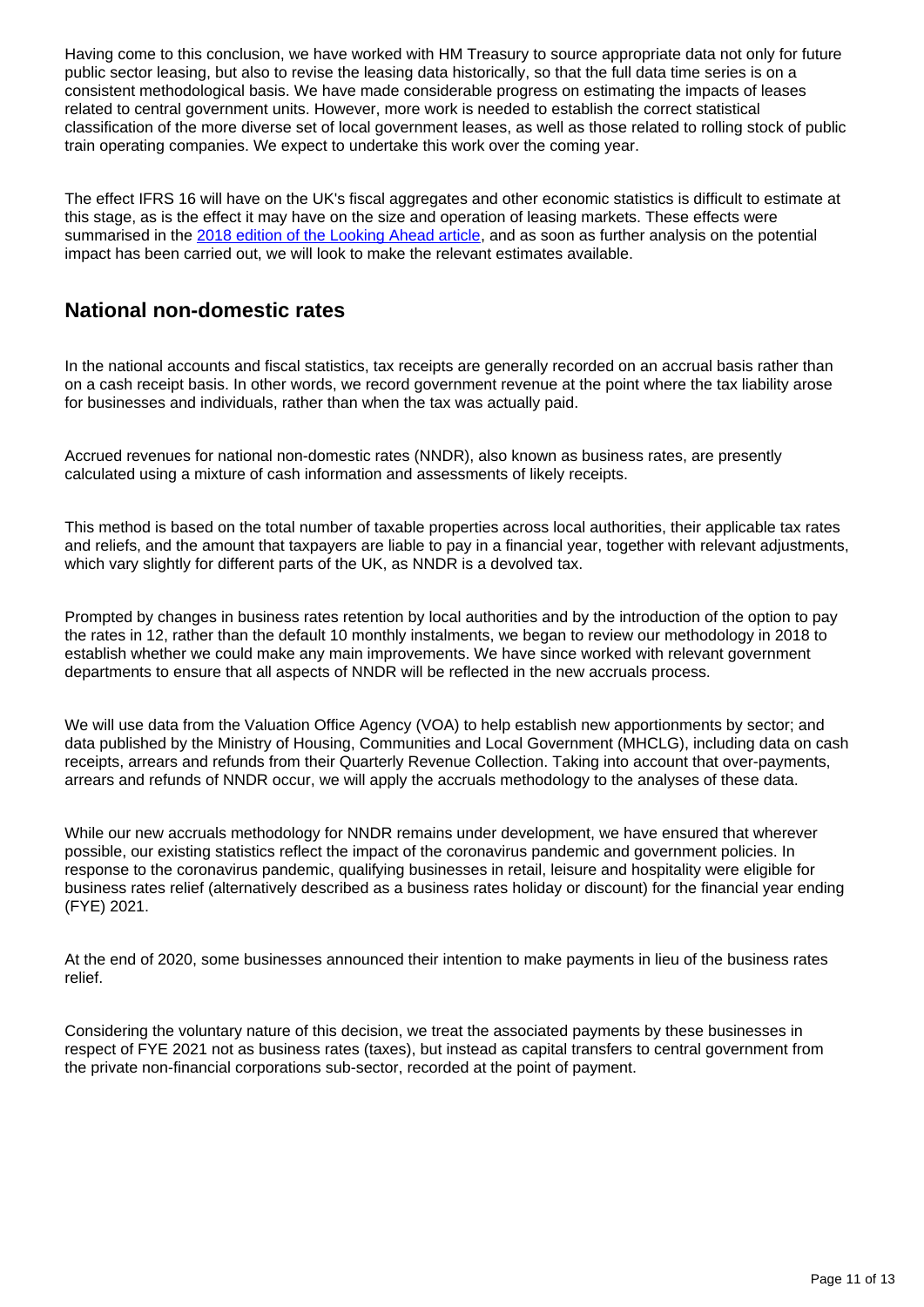### **McCloud case and other changes to pension data**

In 2015, the government introduced changes to most public sector pension schemes. As part of the transitional arrangements, older members of the pension schemes had an opportunity to stay in their original pension schemes, which offered better terms than the new schemes introduced at the time, whereas younger members had to transfer to the new schemes. In December 2018, the Court of Appeal ruled that these arrangements amounted to unlawful age discrimination in a decision that was later upheld by the Supreme Court.

Although the court ruling was related to judges' and firefighters' pension schemes, the government confirmed that the [difference in treatment needed to be remedied across all relevant public sector pension schemes](https://www.civilservicepensionscheme.org.uk/members/mccloud-judgment/).

Following a consultation, [information about the McCloud remedy was published in February 2021](https://www.gov.uk/government/news/mccloud-remedy-update).

Most public sector pension schemes affected by the McCloud remedy are unfunded. The ESA 2010 framework considers obligations under unfunded schemes to be contingent. Such obligations are included in the supplementary statistics, such as the UK National Accounts Table 29: Accrued-to-date pension entitlements in [social insurance](https://www.ons.gov.uk/releases/pensionsinthenationalaccountsafullerpictureoftheuksfundedandunfundedpensionobligations2018) and datasets compiled in accordance with the International Monetary Fund's Government [Finance Statistics Manual,](https://www.ons.gov.uk/economy/governmentpublicsectorandtaxes/publicsectorfinance/methodologies/internationalmonetaryfundsgovernmentfinancestatisticsframeworkinthepublicsectorfinances) but are not recorded on the public sector balance sheet in the core UK National Accounts publications such as the Blue Book, nor in the ESA 2010-based public sector finance statistics. Thus, the remedy implemented by the unfunded schemes will have no direct impact on the balance sheet aggregates and will affect public sector net borrowing (PSNB) to the extent that the actual amount of pension benefits payable should change.

Unlike unfunded obligations, liabilities of funded pension schemes are included in the ESA 2010-based statistics. As a result, movements in the gross liability of the funded Local Government Pension Scheme will be transmitted simultaneously to the wide balance sheet aggregate, public sector net financial liabilities (PSNFL), and to the flow measure, PSNB, where a capital transfer will be recorded to reflect a negotiated change in obligations. The McCloud remedy will have no direct effect on public sector net debt (PSND), which excludes all pension obligations.

In addition to these changes, we will be updating our pension estimates to incorporate the new data and revise the discount rate assumption from 5% (nominal) to 4% (nominal) in line with international requirements. More information about this change is available in our publication [Pensions in the national accounts, a fuller picture of](https://www.ons.gov.uk/releases/pensionsinthenationalaccountsafullerpictureoftheuksfundedandunfundedpensionobligations2018)  [the UK's funded and unfunded pension obligations: 2018](https://www.ons.gov.uk/releases/pensionsinthenationalaccountsafullerpictureoftheuksfundedandunfundedpensionobligations2018). For impact on public sector finance statistics, please see our methodological guide.

#### **Sale of railway arches**

On 11 September 2018, Network Rail announced it had agreed terms for the sale of its Commercial Estate business in England and Wales. On 4 February 2019, the National Audit Office confirmed that [Network Rail had](https://www.nao.org.uk/report/network-rails-sale-of-railway-arches/)  [completed a £1.46 billion sale of its commercial property portfolio](https://www.nao.org.uk/report/network-rails-sale-of-railway-arches/) consisting of approximately 5,200 properties across England and Wales, mainly railway arches.

Public sector net debt at the end of February 2019 and the central government net cash requirement in February 2019 were each reduced by an amount equivalent to the cash received by central government from the sale. We announced on 31 March 2020 that the agreement would mainly be treated as an operating lease with payments for market output being made over a long period of time. Further details are given in the public sector classification guide. This classification is not yet reflected in the statistics and, given the retrospective nature of the change, we expect to include it in the 2021 change package.